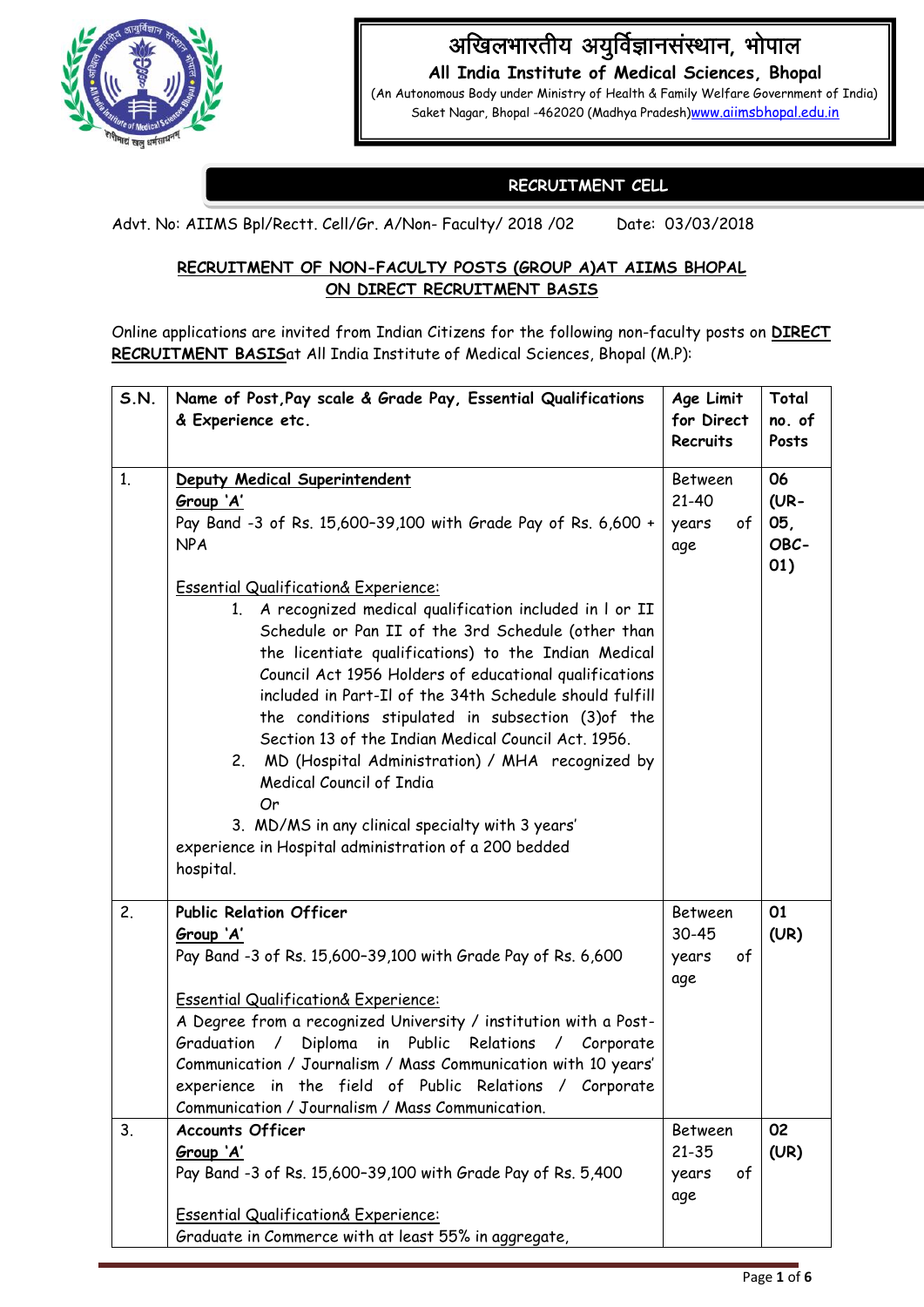|    | Experience: 3 Years' experience in Supervisory capacity in Govt. |                |      |
|----|------------------------------------------------------------------|----------------|------|
|    | Organization.                                                    |                |      |
|    |                                                                  |                |      |
|    | Desirable:                                                       |                |      |
|    | Chartered Accountant/ Cost Accountant or MBA (Finance).          |                |      |
| 4. | Law Officer                                                      | <b>Between</b> | 01   |
|    | Group 'A'                                                        | 30-45          | (UR) |
|    | Pay Band -3 of Rs. 15,600-39,100 with Grade Pay of Rs. 5,400     | of<br>years    |      |
|    |                                                                  | age            |      |
|    | <b>Essential Qualification&amp; Experience:</b>                  |                |      |
|    | 1. Degree in law or equivalent.                                  |                |      |
|    | 2. Should be a qualified legal practitioner with experience of   |                |      |
|    | minimum period of six years.                                     |                |      |
| 5. | Senior Dietician (Assistant Food Manager)                        | Between        | 01   |
|    | Group 'A'                                                        | 21-40          | (UR) |
|    | Pay Band -3 of Rs. 15,600-39,100 with Grade Pay of Rs. 5,400     | of<br>years    |      |
|    |                                                                  | age            |      |
|    | <b>Essential Qualification&amp; Experience:</b>                  |                |      |
|    | M.Sc. (Home Science - Food and Nutrition)/M.Sc. (Clinical        |                |      |
|    | Nutrition and Dietetics)/ M.Sc. (Food Science &Nutrition)/M.Sc.  |                |      |
|    | (Food and Nutrition Dietetics)/M.Sc. (Food Service Management    |                |      |
|    | and Dietetics) from a recognized University/Institution.         |                |      |
|    | and                                                              |                |      |
|    | 6 years' experience in the line preferably in 200 bedded         |                |      |
|    | Hospital                                                         |                |      |

# **Note :-**

- i. The above vacancies are provisional and subject to variation. The Director, AIIMS, Bhopal reserves the right to vary the vacancies including reserved vacancies, as per the Govt. of India Rules/Circulars, guidelines and the direction issued on the subject.
- ii. Reservation will be as per Government of India Policy.
- iii. The cut-off date to determine the maximum age limit, essential qualification & experiences will be the last date of submission of online application i.e 01.04.2018 (Sunday).
- iv. The period of experience wherever prescribed shall be counted after obtaining the prescribed essential qualifications.
- v. Post wise suitability for identified categories of Persons with Disability (PwD):

| Sr.<br>No. | <b>Name of the Post</b>       | <b>Categories of Disabled Eligible for</b><br>the post |
|------------|-------------------------------|--------------------------------------------------------|
|            | Deputy Medical Superintendent | OA/OL                                                  |
| 2          | Public Relation Officer       | OA/OL/BL/B/LV                                          |
|            | Accounts Officer              | OA/OL/BL/HH                                            |
|            | Law Officer                   | OL/BL/OAL/B/LV                                         |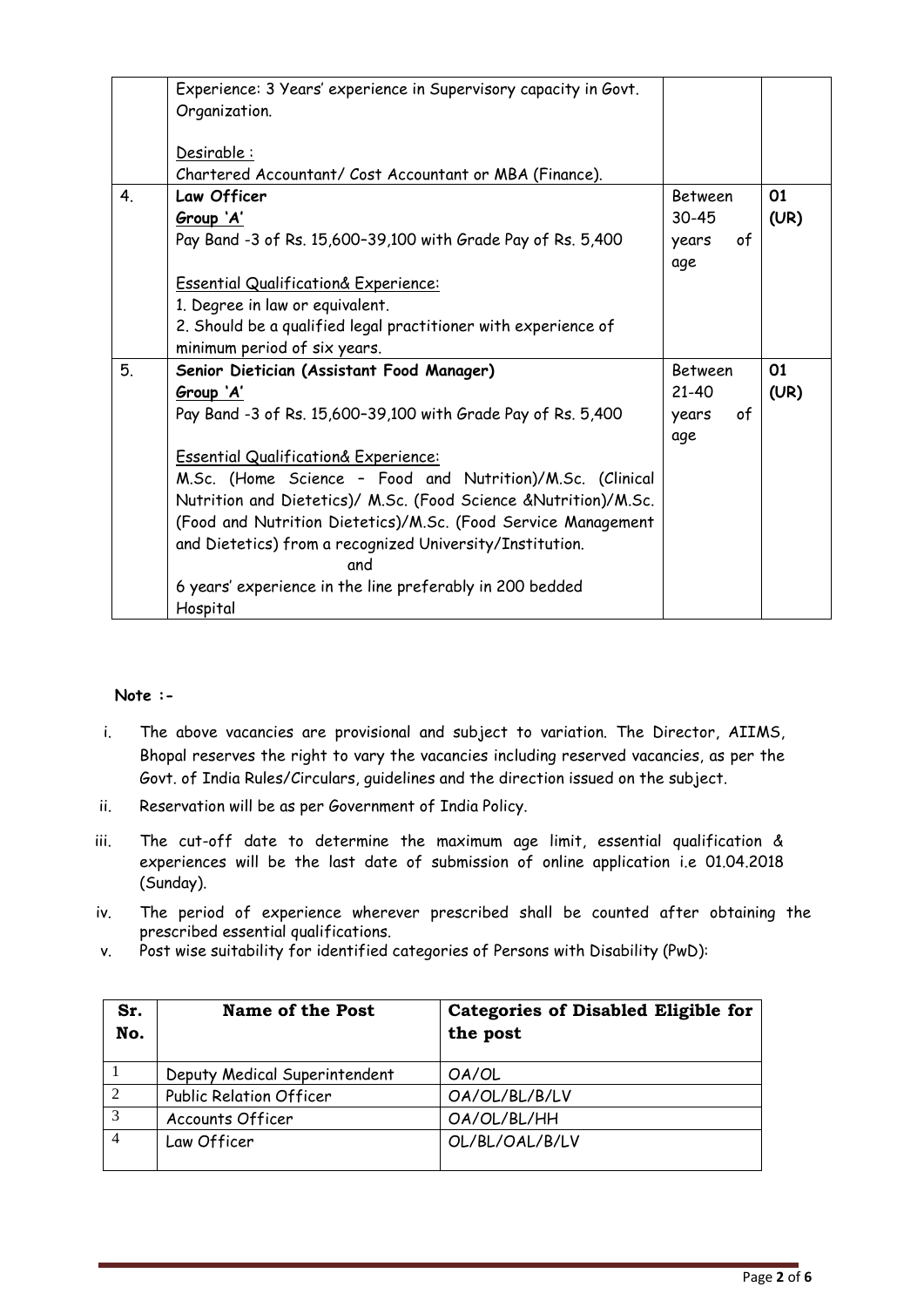#### **ABBREVIATIONS USED :**

OL=One Leg, BL=Both Leg, OA=One Arm, OAL=One Arm and One Leg, B=Blind, LV=Low Vision, HH= Hearing Handicapped.

- 4% of the total posts will be horizontally reserved for PH Candidates as per Reservation Rules. The Reservation of PH will be applicable for the post for which it is identified for.
- The definition of different categories of disabilities, for the purpose of age relaxation, will be same as per Govt. of India instructions.
- If a person with disability is entitled to age concession by virtue of being a Central Government employee, concession to him/her will be admissible either as a 'person with disability' or as a 'Central Government employee' whichever may be more beneficial to him/her.
- Only such persons would be eligible for reservation under PH quota in service/posts who suffer from not less than 40% of physical disability as identified for that post as per Govt. of India instructions. Person who wants to avail the benefit of reservation would have to submit a Disability Certificate issued by a Competent Authority in prescribed format.

# **GENERAL CONDITIONS**

- 1. All the posts carry usual allowances as admissible to Central Government employees of similar status at AIIMS, Bhopal, and the Pay Band and GP are under process for revision as per the recommendations of the Seventh Pay Commission of Government of India.
- 2. **Application Process:-** The aspiring applicants satisfying the eligibility criteria in all respect can submit theirapplication through **ON-LINE** mode only. The On-line registration of application is made available on AIIMS, Bhopal official website i.e. http://www.aiimsbhopal.edu.in**The link for submission of online applications in respect ofabove said posts along with other relevant information will be activated from 03.03.2018 (Saturday)**. **The last date of online submission of applications will be01.04.2018 (Sunday).** The candidature of such applicants who fails to complete the online application submission by thestipulated date and time, the same will be treated as incomplete application and no correspondence in this regard will be entertained.

# 3. **For filling up of Online application, candidates must have the following pre-requisites ready :**

- *(i) Valid e-mail ID.*
- *(ii) Scanned Passport size photograph of candidate (in JPG format).*
- *(iii) Scanned Signature of the candidate (in JPG format).*
- *(iv) Online payment details of the required Application Fee.*
- *(v) Any other details, as per the advertisement.*

It is compulsory that the applicants shall send the duly filled and signed hardcopy of the submitted online application form along with self-attested photocopies of their proof of date of birth, eligibility qualification mark sheets, degrees, experience certificates and other relevant testimonials by speed post/registered post only on or before 05:00 PM of 11.04.2018 (Wednesday) to the following address:

# **Senior Administrative officer All India Institute of Medical Sciences (AIIMS) Administrative Block, 1st Floor of Medical College Building Saket Nagar, Bhopal-462020 (M.P.)**

**The envelope containing the application form must be superscribed as 'Application for direct Recruitment Group 'A' post of ...........................'**

In absence of submission of duly filled and signed hardcopy of application along with relevant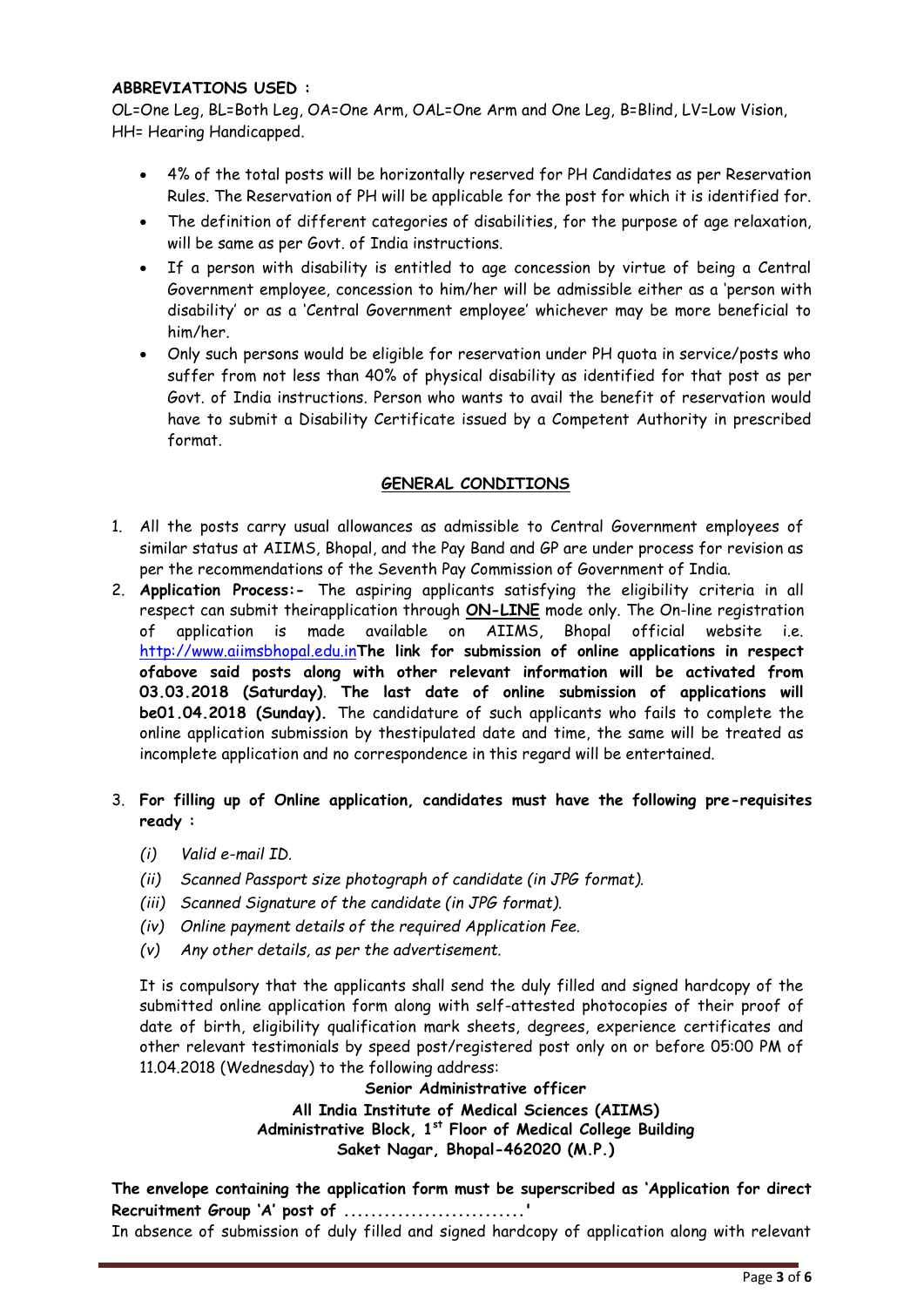enclosures within due date, the candidature of the applicant shall be summarily rejected. Institute will not be responsible for any postal delay at any stage.

- 4. **Documents**: Printed copy of on-line application form and the attested photocopies of the following along with the originals must be produced at the time of interview:
- *(I) 'No Objection Certificate –NOC' would be applicable from their respective organization, for those candidates who are working in Central/State Government /Semi Government / Govt. Autonomous Institutions.*
- *(II) Degrees, Certificates, Mark-sheets, Age proof, Caste certificates and Experience Certificates etc.*
- *(III) Medical Council Registration etc. wherever applicable and,*
- *(IV) Any other relevant document to support of candidature.*

The applicant must ensure that their photo and signature should be clearly visible in preview at the time of filling of application in online mode. If photo and signature images are displayed small or not visible in preview on online application that will be understood that the photo/signature are not as per the AIIMS, Bhopal prescribed format and in that case, your application will be rejected. In order to avoid the same, the applicants are advised to be careful while uploading their photo and signature. Both must be visible clearly on Online Application Form.

- 5. In case a candidate wishes to apply for more than one post, he/she is required to fill in separate application through On-line mode only and also should pay/deposit separate application fees, as prescribed in the advertisement.
- 6. **Age Relaxation** :- Relaxation in age as shall be applicable, as per Government of India rules.
- 7. Applicants applying under any of the reserved category posts, viz. SC/ST/OBC/PH will be considered subject of production of Caste/PH Certificate issued by the Appropriate/ Competent Authority on the prescribed format. Community should be clearly and legibly mentioned in the certificate. OBC candidate's eligibility will be based on the Caste(s) borne in the Central List of Government of India. OBC candidate(s) should not belong to Creamy Layer and their sub-caste should be match with the entries in Central List of OBC, failing which their candidature(s) will not be considered under any of the applied reserved category for the post(s).
- 8. **Shortlisting:** Based on online application form with proper submission of hard copy of the same with relevant documents in support of eligibility for the post advertised, Scrutiny/Selection Committee may short-list candidates for written test/interview. Candidates calledfor the interview will have to produce all the relevant original documents in proof of details furnished in their application at the time of interview.
- 9. **Mode of selection**: Interview and / or Written Test, depending upon the number of candidates.

# 10.**APPLICATION FEES:** Rs. 1,000/- (Rupees One Thousand Only).

The applicant should pay prescribed application fees through **On-line mode only via payment gateway ofAIIMS, Bhopal.** Transaction/ Processing fee, if any, as applicable will be payable to the bank by the applicant.

**Application fee once remitted shall not be refunded under any circumstances. Only SC/ST/PWD/Women Candidates are exempted from payment of application fee.** 

11. Applications without the prescribed fee or incomplete in any respect would not be considered and summarily be rejected.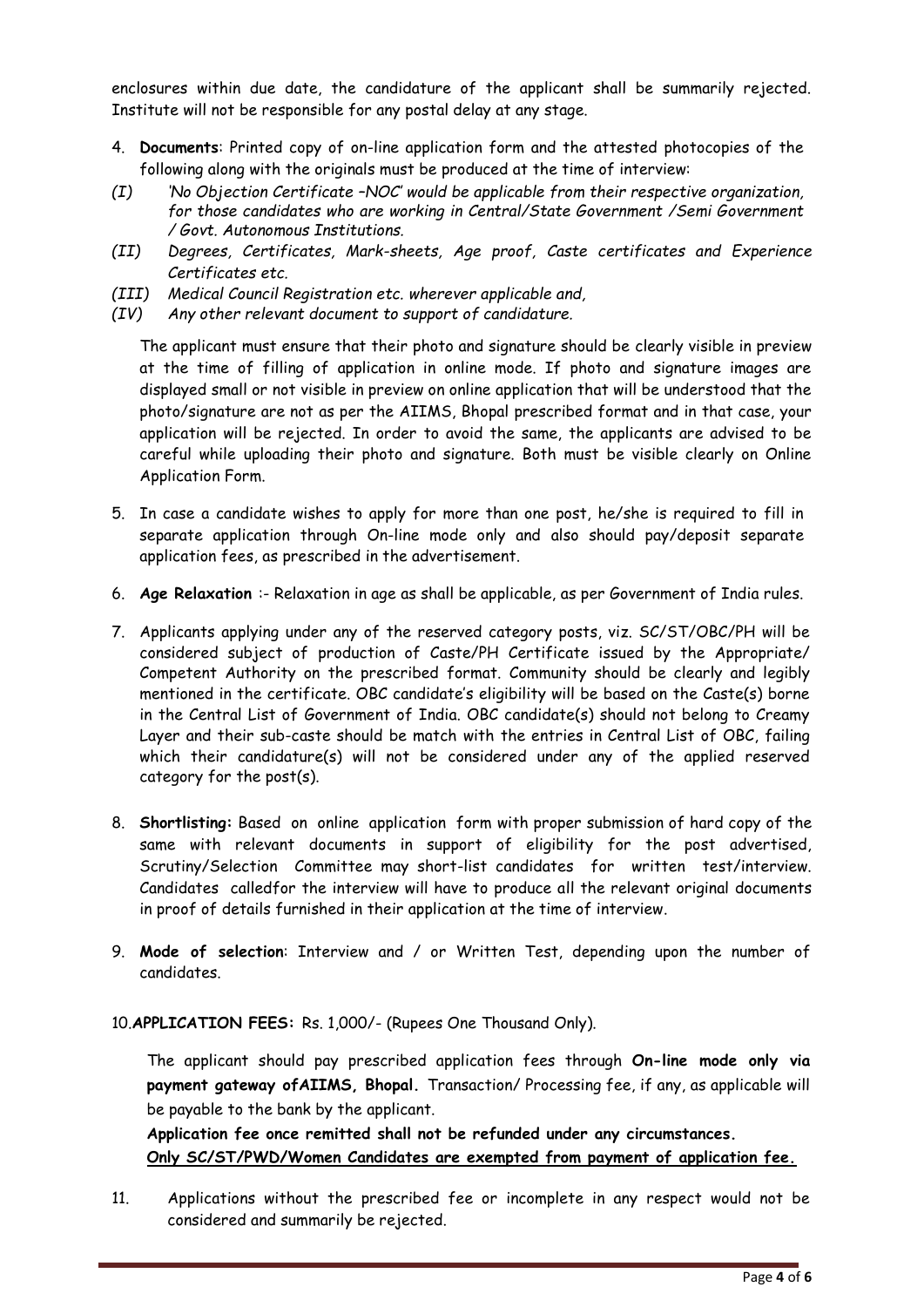- 12. The applicants already in Government service shall have to produce No Objection Certificate from their present employer at the time of submission of hard copy of application. Therefore, while applying for the post, candidates have to take prior permission from their respective employer, in case of Government service.
- 13. The decision of the Competent Authority of AIIMS Bhopal in all matters of this recruitment pertaining to eligibility, acceptance or rejection of the applications, penalty for false information, mode of selection (written test/interview), conduct of examination(s), allotment of examination centers, selection and allotment of posts/organizations to selected candidates etc. will be final and binding on the candidates and no enquiry / correspondence will be entertained in this regard.
- 14. Canvassing of any kind will lead to disqualification of candidature.
- 15. The prescribed qualification is minimum and merely possessing the same does not entitle any candidate for the selection.
- 16. All the appointees including in-service candidates shall be governed by the New Pension Scheme (NPS) as per the provisions contained in the Ministry of Finance, Department of Economic Affairs (ECB & PR Division), Government of India Notification No. 5/7/2003 - ECB&PR dated 22.12.2003.
- 17. All the appointees are expected to conform to the rules of conduct and discipline as applicable to the Institute employees.
- 18. The candidate should not have been convicted by any Court of Law.
- 19. In case any information given or declaration by the candidate is found to be false or if the candidate has willfully suppressed any material information relevant to this appointment, he/she will be liable to be removed from the service and action taken as deemed fit by the appointing authority, in case of selection.
- 20. The decision of the competent authority regarding selection of candidates will be final and binding and no representation will be entertained in this regard.
- 21. The Competent Authority reserves the right of any amendment, cancellation and changes to this advertisement as a whole or in part without assigning any reason or giving notice.
- 22. All disputes will be subject to jurisdiction of Hon'ble High Court, Jabalpur (M.P.) and CAT, Jabalpur Branch.
- 23. Request for conduct of Interview through Telephone/video conference or in any other mode will not be considered.
- 24. In case of any inadvertent mistake in the process of selection which may be detected at any stage even after the issue of appointment letter, the Institute reserves the right to modify/withdraw/cancel any communication made to the candidate.